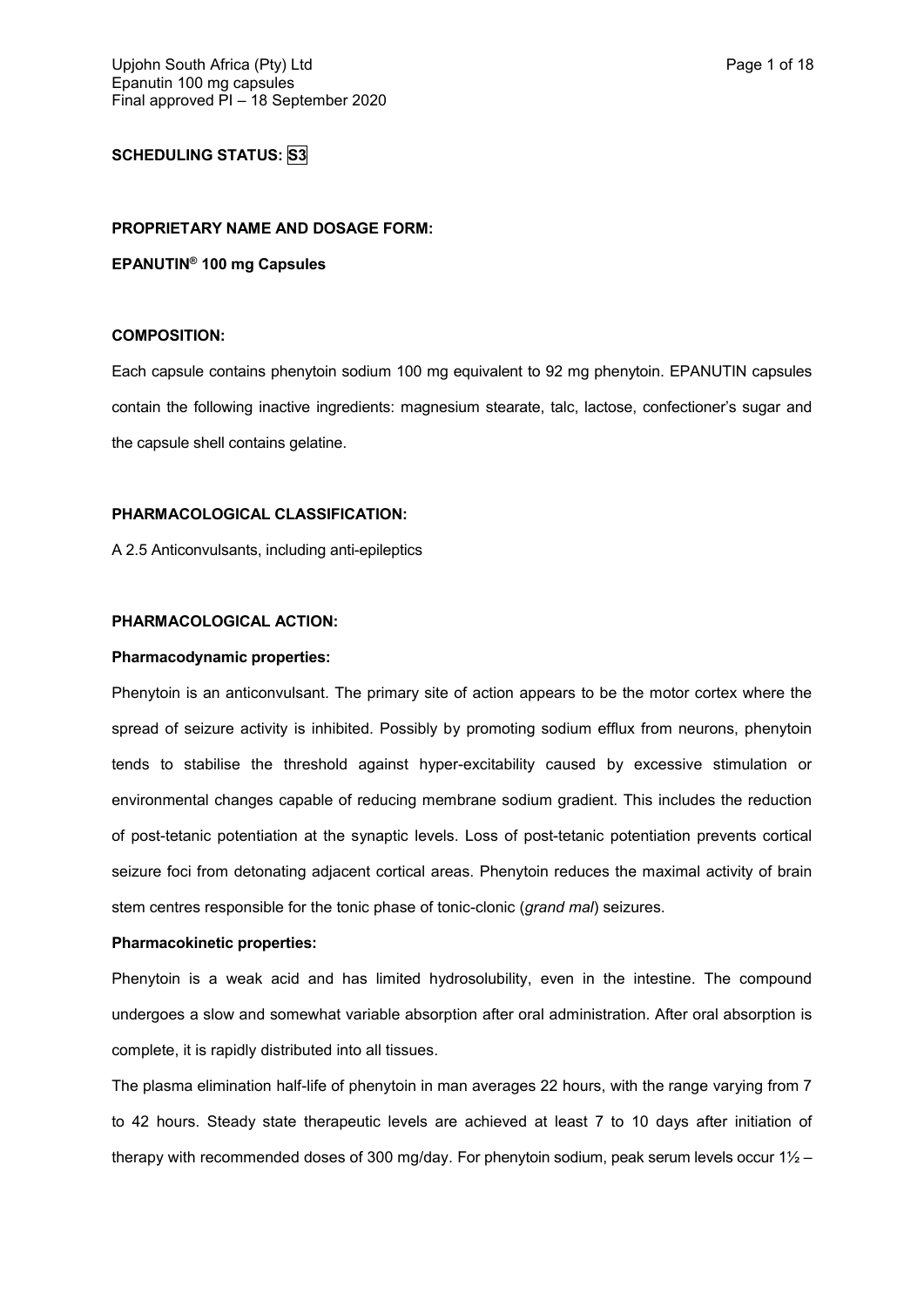3 hours after administration. Phenytoin has an apparent volume of distribution of 0,6 l/kg and is highly bound (90 %) to plasma proteins, mainly albumin.

Free phenytoin levels may be altered in patients whose protein binding characteristics differ from normal. Phenytoin is distributed into cerebrospinal fluid (CSF), saliva, semen, gastrointestinal fluids, bile and breast milk. The concentration of phenytoin in CSF, brain, and saliva approximates the level of free phenytoin in plasma.

Phenytoin is biotransformed in the liver by oxidative metabolism. The major pathway involves 4 hydroxylation, which accounts for 80 % of all metabolites. CYP2C9 plays the major role in the metabolism of phenytoin (90 % of net intrinsic clearance), while CYP2C19 has a minor involvement in this process (10 % of net intrinsic clearance). This relative contribution of CYP2C19 to phenytoin metabolism may however increase at higher phenytoin concentrations.

Because the cytochrome system involved in phenytoin hydroxylation in the liver are saturable at high serum concentrations, small incremental doses of phenytoin may increase the half-life and produce very substantial increases in serum levels when these are in or above the upper therapeutic range. The steady state level may be disproportionately increased with resultant intoxication from an increase in dosage of 10 % or more.

Most of the drug is excreted in the bile as inactive metabolites which are then reabsorbed from the intestinal tract and eliminated in the urine partly through glomerular filtration but, more importantly via tubular secretion. Less than 5 % of phenytoin is excreted as the parent compound.

In most patients maintained at a steady dosage, stable phenytoin serum levels are achieved. There may be wide interpatient variability in phenytoin serum levels with equivalent dosages. Patients with unusually low serum levels may be noncompliant or hypermetabolisers of phenytoin. Unusually high levels result from liver disease, congenital enzyme deficiency or drug interactions which result in metabolic interference. The patient with large variations in phenytoin serum levels, despite standard doses, presents a difficult clinical problem. Serum level determinations in such patients may be particularly helpful. When they are necessary, they should be obtained at least 7 – 10 days after treatment initiation, dosage change, or addition or subtraction of another drug to the regimen so that equilibrium or steady state will have been achieved. Trough levels, obtained just prior to the patient's next scheduled dose, provide information about clinically effective serum level range and confirm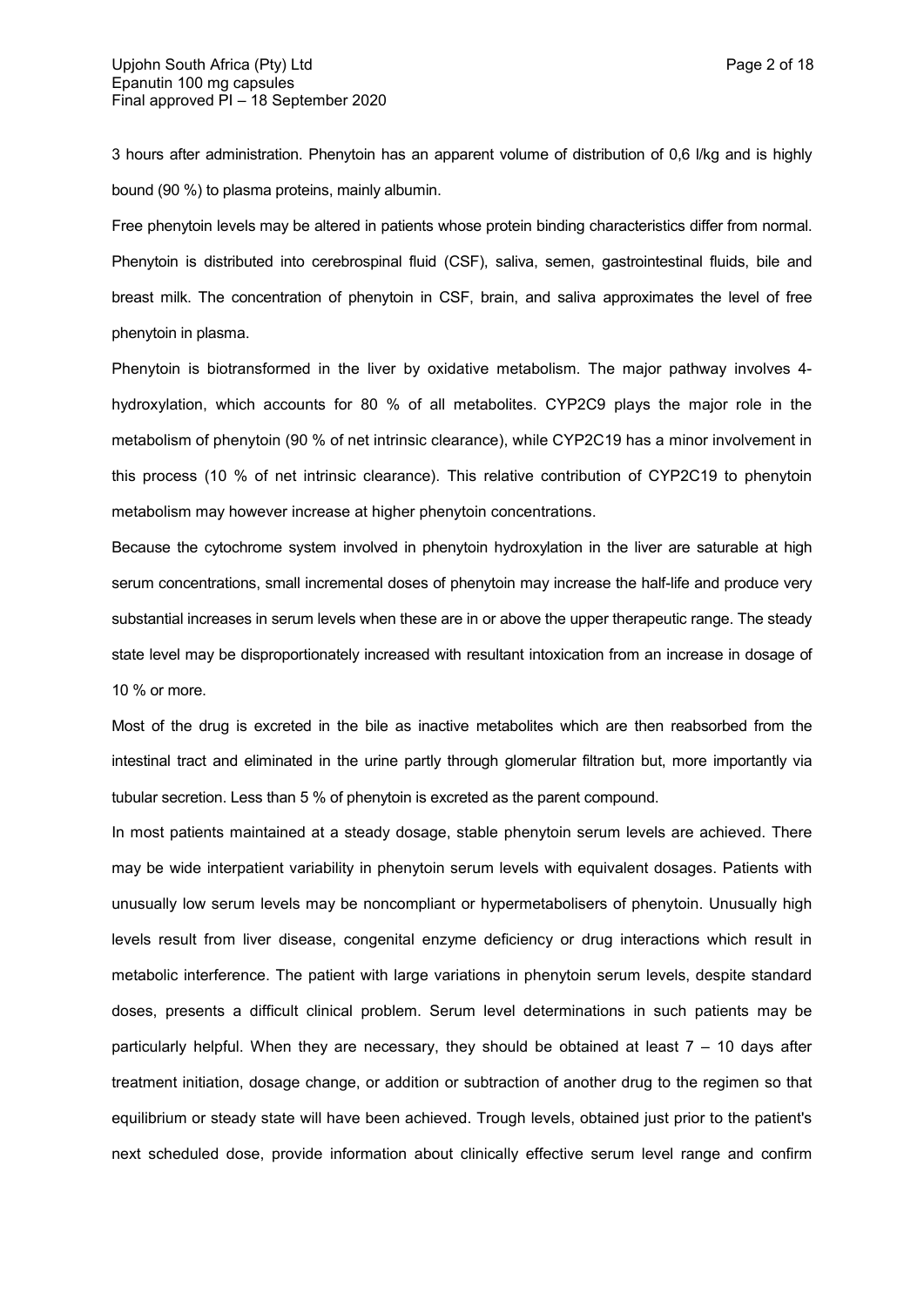patient compliance. Peak drug levels, obtained at the time of expected peak concentration, indicate an individual's threshold for emergence of dose-related side effects.

#### *Pharmacokinetic interactions:*

Co-administration of nelfinavir tablets (1 250 mg twice daily) with phenytoin capsules (300 mg once a day) did not change the plasma concentration of nelfinavir. However, co-administration of nelfinavir reduced the AUC values of phenytoin (total) and free phenytoin by 29 % and 28 %, respectively.

### **INDICATIONS:**

EPANUTIN 100 mg is indicated for the control of generalised tonic-clonic (*grand mal*) and complex partial (psychomotor, temporal lobe) seizures.

## **CONTRAINDICATIONS:**

EPANUTIN 100 mg is contraindicated in those patients with a history of hypersensitivity to phenytoin or other hydantoin products, and to any inactive ingredients in the product. EPANUTIN 100 mg is contraindicated in porphyrics.

# **WARNINGS AND SPECIAL PRECAUTIONS:**

#### **General:**

EPANUTIN 100 mg is not effective for absence (*petit mal*) seizures. If tonic-clonic (*grand mal*) and absence (*petit mal*) seizures are present, combined medicine therapy is needed.

EPANUTIN 100 mg is not indicated for seizures due to hypoglycaemic or other metabolic causes. Appropriate diagnostic procedures should be performed as indicated.

EPANUTIN 100 mg should not be abruptly discontinued because of the possibility of increased seizure frequency, including *status epilepticus*. When, in the judgment of the clinician, the need for dosage reduction, discontinuation, or substitution of alternative anticonvulsant medication arises, this should be done gradually. However, in the event of an allergic or hypersensitivity reaction, rapid substitution of alternative therapy may be necessary. In this case, alternative therapy should be an anticonvulsant medicine which does not belong to the hydantoin chemical class.

A small percentage of individuals who have been treated with EPANUTIN 100 mg have been shown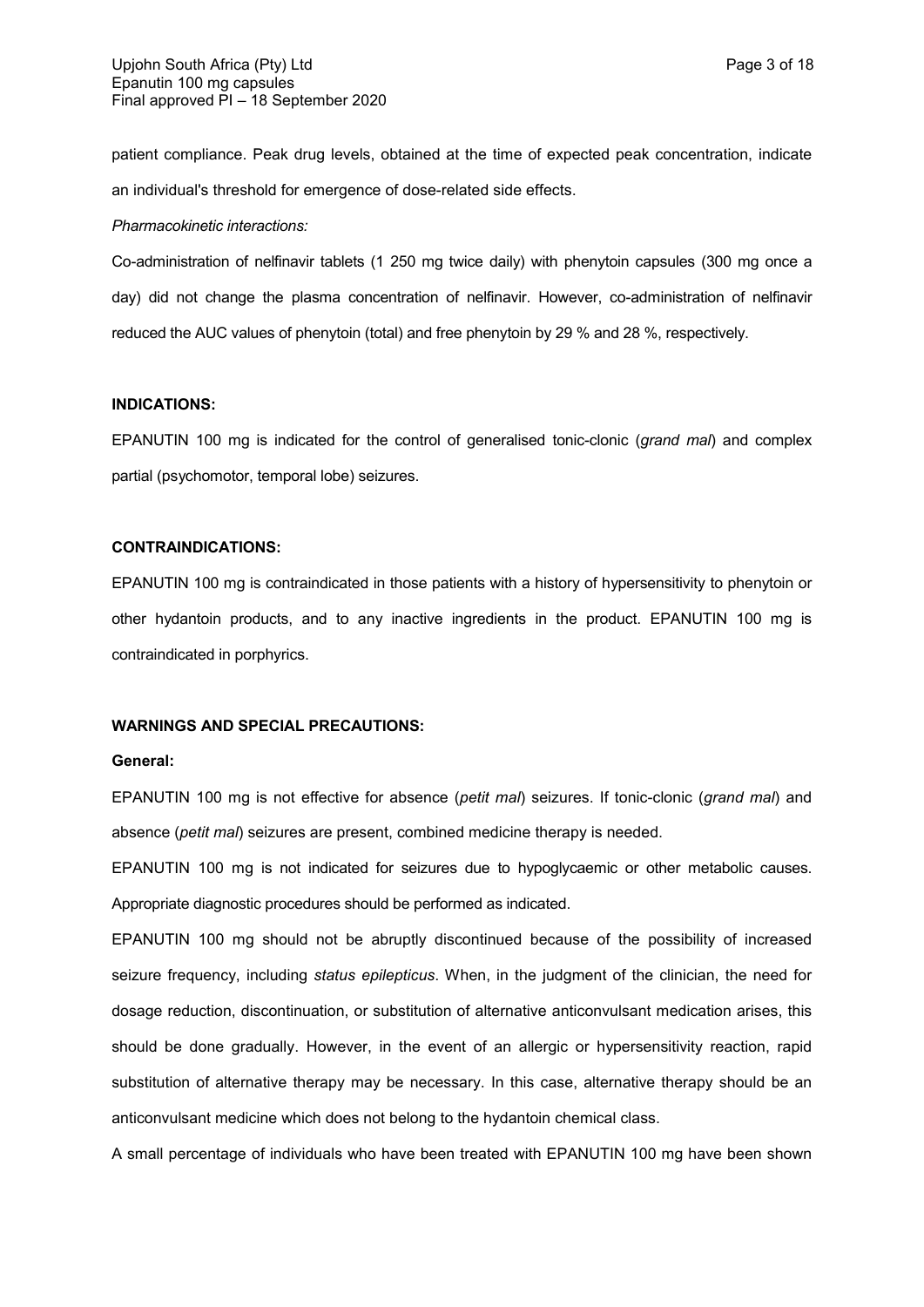to metabolise the medicine slowly. Slow metabolism may be due to limited enzyme availability and lack of induction; it appears to be genetically determined.

Acute alcoholic intake may increase EPANUTIN 100 mg serum levels while chronic alcoholic use may decrease serum levels.

EPANUTIN 100 mg capsules contain lactose. Patients with rare hereditary problems of galactose intolerance, the Lapp lactase deficiency or glucose-galactose malabsorption should not take EPANUTIN 100 mg capsules.

#### **Suicide:**

Suicidal ideation and behaviour have been reported in patients treated with anti-epileptic agents in several indications. A meta-analysis of randomized placebo-controlled trials of anti-epileptic agents has also shown a small increased risk of suicidal ideation and behaviour. The mechanism of this risk is not known, and the available data do not exclude the possibility of an increased risk for phenytoin.

**Anticonvulsant Hypersensitivity Syndrome (AHS)** is a rare medicine-induced, multi-organ syndrome which is potentially fatal and occurs in some patients taking anticonvulsant medication such as EPANUTIN 100 mg. It is characterised by fever, rash, lymphadenopathy, and other multi-organ pathologies, often hepatic. The mechanism is unknown. The interval between first medicine exposure and symptoms is usually  $2 - 4$  weeks but has been reported in individuals receiving anticonvulsants for 3 or more months. Although up to 1 in 5 patients on EPANUTIN 100 mg may develop cutaneous eruptions, only a small proportion will progress to AHS. Drug rash with eosinophilia and systemic symptoms (DRESS) reflects a serious hypersensitivity reaction to medicines, characterised by skin rash, fever, lymph node enlargement, and internal organ involvement. Cases of DRESS have been noted in patients taking phenytoin.

Patients at higher risk for developing AHS include black patients, patients who have a family history of or who have experienced this syndrome in the past, and immuno-suppressed patients. The syndrome is more severe in previously sensitised individuals. If a patient is diagnosed with AHS, discontinue the EPANUTIN 100 mg and provide appropriate supportive measures.

#### **Central nervous system:**

Serum levels of EPANUTIN 100 mg sustained above the optimal range may produce confusional states referred to as "delirium," "psychosis," or "encephalopathy," or rarely irreversible cerebellar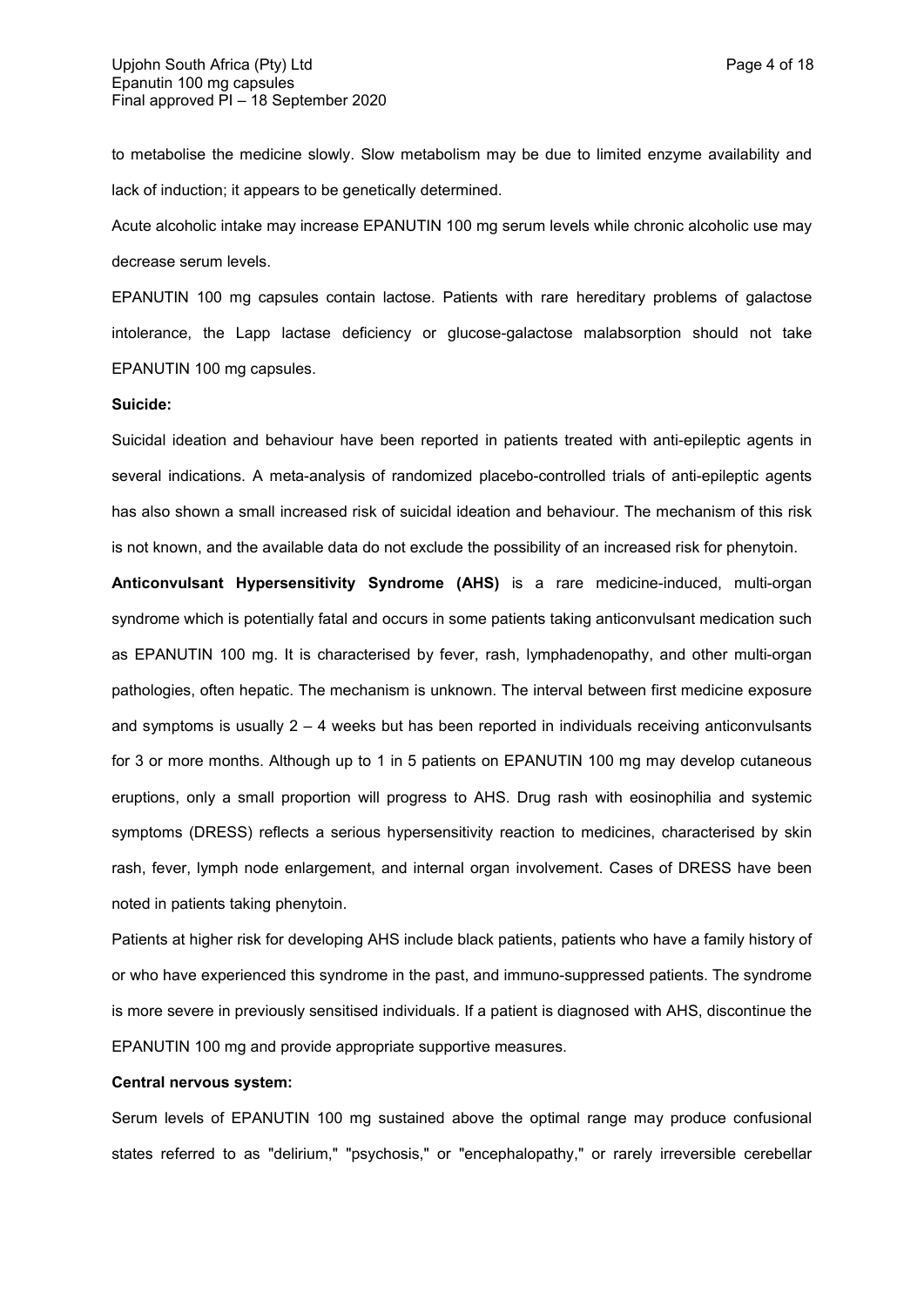dysfunction. Accordingly, at the first sign of acute toxicity, determination of serum drug levels is recommended. Dose reduction of EPANUTIN 100 mg therapy is indicated if serum levels are excessive; if symptoms persist, termination of EPANUTIN 100 mg therapy is recommended.

## **Haematopoietic:**

There have been a number of reports suggesting a relationship between EPANUTIN 100 mg and the development of lymphadenopathy (local or generalized) including benign lymph node hyperplasia, pseudolymphoma, lymphoma, and Hodgkin's disease. Although a cause and effect relationship has not been established, the occurrence of lymphadenopathy indicates the need to differentiate such a condition from other types of lymph node pathology. Lymph node involvement may occur with or without symptoms and signs resembling serum sickness e.g. fever, rash, and liver involvement. In all cases of lymphadenopathy, follow-up observation for an extended period is indicated and every effort should be made to achieve seizure control using alternative anticonvulsant medicines.

While macrocytosis and megaloblastic anaemia have occurred, these conditions usually respond to folic acid therapy. If folic acid is added to EPANUTIN 100 mg therapy, a decrease in seizure control may occur.

### **Hepatic/ immunologic:**

The liver is the chief site of biotransformation of EPANUTIN 100 mg. Patients with impaired liver function, elderly patients, or those who are gravely ill may show early signs of toxicity.

Toxic hepatitis and liver damage have been reported and may, in rare cases, be fatal. Cases of acute hepatotoxicity, including infrequent cases of acute hepatic failure, have been reported with EPANUTIN 100 mg. These incidents have been associated with a hypersensitivity syndrome characterised by fever, skin eruptions, and lymphadenopathy, and usually occur within the first 2 months of treatment. Other common manifestations include arthralgias, rash, jaundice, hepatomegaly, elevated serum transaminase levels, leucocytosis, and eosinophilia. The clinical course of acute EPANUTIN 100 mg hepatotoxicity ranges from prompt recovery to fatal outcomes. In these patients with acute hepatotoxicity, EPANUTIN 100 mg should be immediately discontinued and not readministered.

Several individual case reports have suggested that there may be an increased, although still rare, incidence of hypersensitivity reactions, including skin rash and hepatotoxicity, in black patients.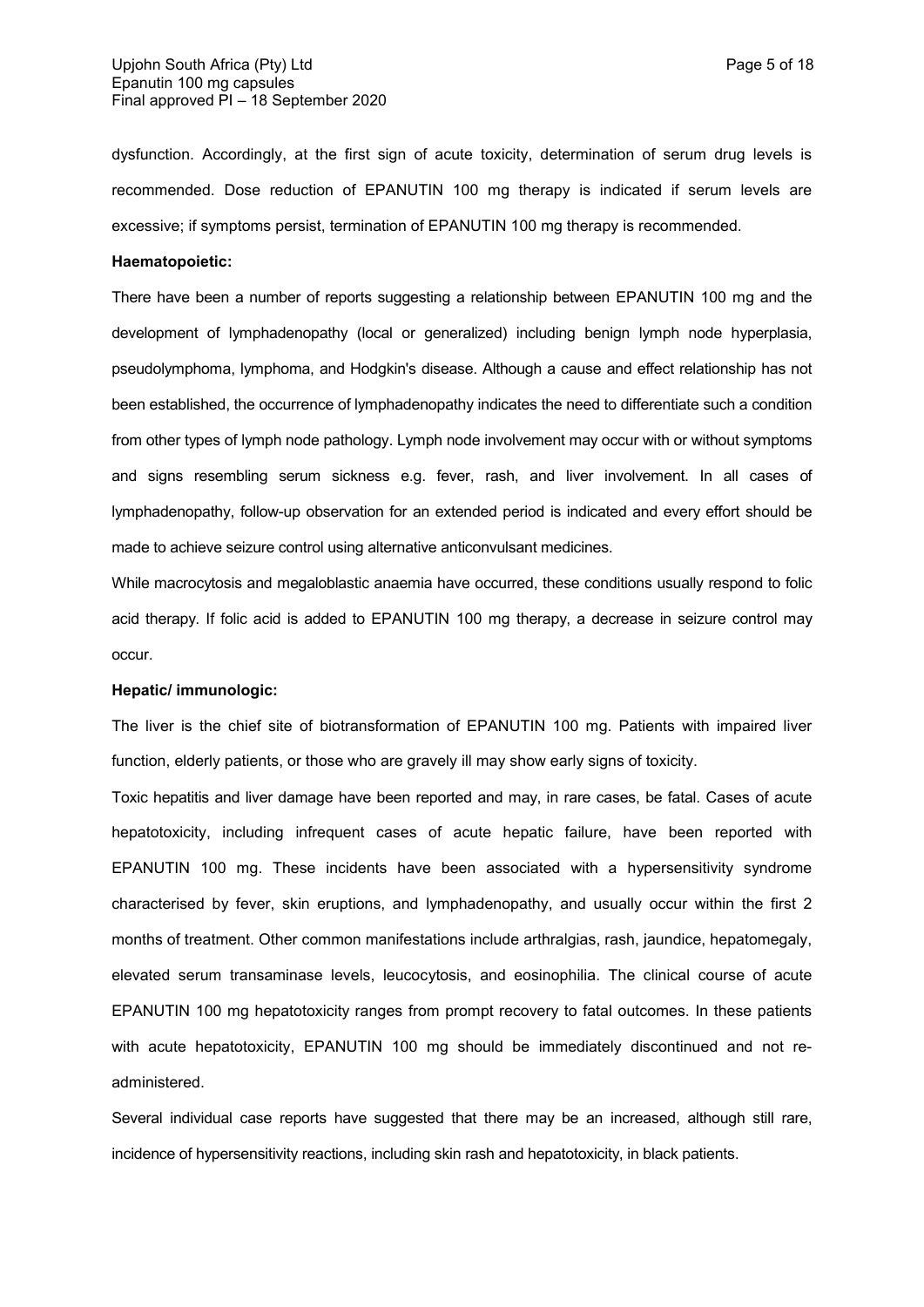#### **Skin:**

EPANUTIN 100 mg can cause rare, serious skin adverse events such as exfoliative dermatitis, Stevens-Johnson Syndrome (SJS) and toxic epidermal necrolysis (TEN), which can be fatal. Although serious skin reactions may occur without warning, patients should be alert for the signs and symptoms of skin rash and blisters, fever, or other signs of hypersensitivity such as itching, and should seek medical advice from their doctor immediately when observing any indicative signs or symptoms. The doctor should advise the patient to discontinue treatment if the rash appears. If the rash is of a milder type (measles-like or scarlatiniform), therapy may be resumed after the rash has completely disappeared. If the rash recurs upon reinstitution of therapy, further EPANUTIN 100 mg medication is contraindicated.

Published literature has suggested that there may be an increased, although still rare, risk of hypersensitivity reactions, including skin rash, SJS, TEN, hepatotoxicity and Anticonvulsant Hypersensitivity Syndrome in black patients.

Studies in patients of Chinese ancestry have found a strong association between the risk of developing SJS/TEN and the presence of HLA-B\*1502, an inherited allelic variant of the HLA B gene, in patients using another anticonvulsant medication. Limited evidence suggests that HLA-B\*1502 may be a risk factor for the development of SJS/TEN in patients of Asian ancestry taking medicines associated with SJS/TEN, including EPANUTIN 100 mg. Consideration should be given to avoiding use of medicines associated with SJS/TEN, including EPANUTIN 100 mg, in HLA-B\*1502 positive patients when alternative therapies are available.

Literature reports suggest that the combination of EPANUTIN 100 mg, cranial irradiation and the gradual reduction of corticosteroids may be associated with the development of erythema multiforme, and/or Stevens-Johnson Syndrome, and/or toxic epidermal necrolysis.

#### **Metabolic:**

In view of isolated reports associating EPANUTIN 100 mg with exacerbation of porphyria, caution should be exercised in using this medication in patients suffering from this disease.

Hyperglycaemia, resulting from the medicine's inhibitory effects on insulin release, has been reported. EPANUTIN 100 mg may also raise serum glucose levels in diabetic patients.

#### **Musculoskeletal:**

EPANUTIN 100 mg has been shown to induce the CYP450 enzyme and thought to affect bone mineral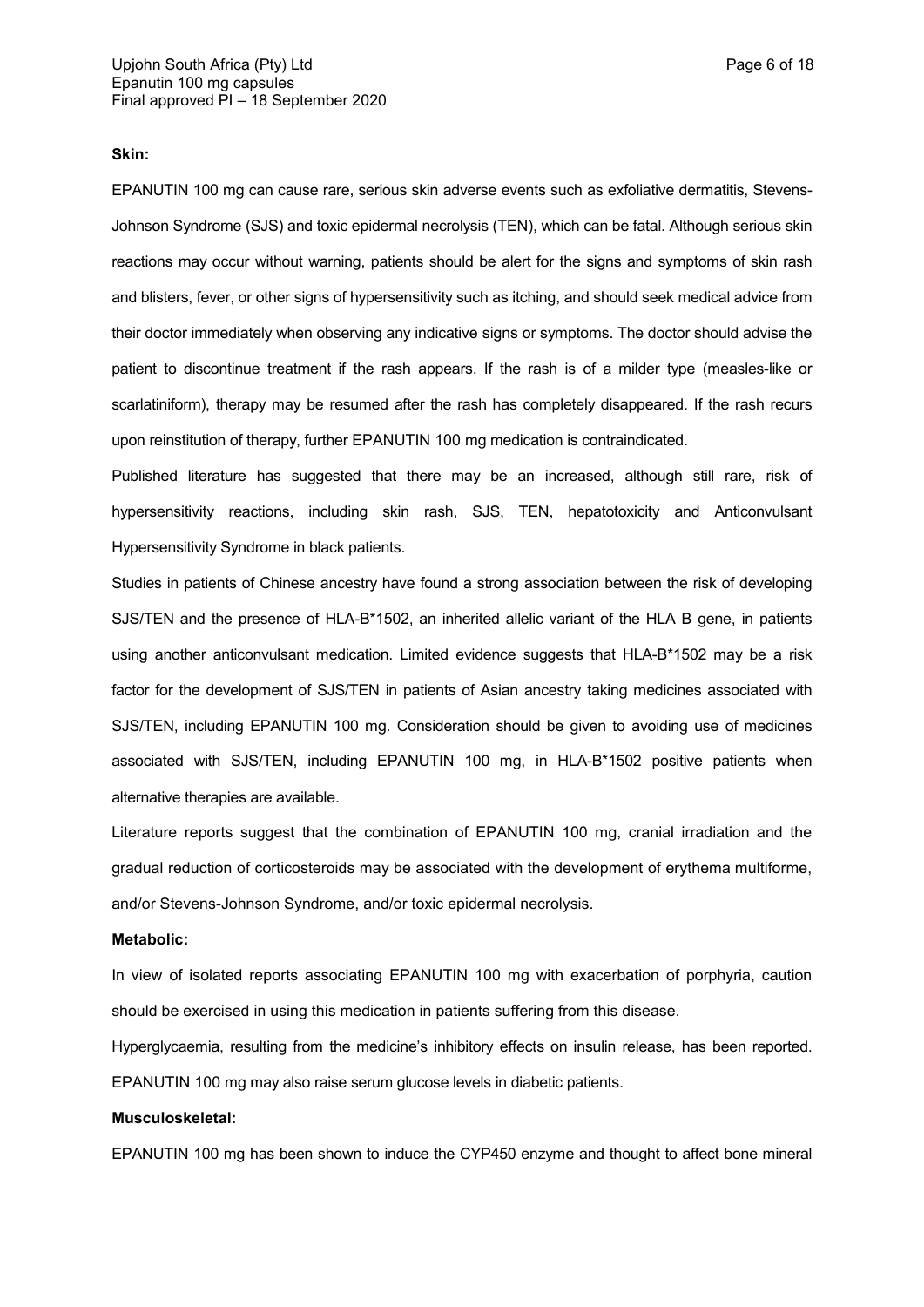metabolism indirectly by increasing the metabolism of Vitamin D<sub>3</sub>. This may lead to Vitamin D deficiency and heightened risk of osteomalacia, bone fractures and osteoporosis in chronically treated epileptic patients. Vitamin D supplements may be necessary with long-term therapy.

## **Effects on ability to drive and use machines:**

Patients should be advised not to drive a car or operate potentially dangerous machinery until it is known that EPANUTIN 100 mg does not affect their ability to engage in these activities.

# **INTERACTIONS:**

There are many medicines which may increase or decrease serum EPANUTIN 100 mg levels or which EPANUTIN 100 mg may affect. Determinations of serum EPANUTIN 100 mg concentrations are especially helpful when possible medicine interactions are suspected. The most commonly occurring medicine interactions are listed below.

# **Medicines which may increase EPANUTIN 100 mg serum levels:**

Various medicines may increase EPANUTIN 100 mg serum levels either by decreasing its rate of metabolism by the hepatic CYP450 and 2C19 enzymatic systems (e.g. dicumarol, disulfiram, omeprazole, ticlopidine), by competing for protein binding sites (e.g. salicylates, sulfisoxazole, tolbutamide), or by a combination of both processes (e.g. phenylbutazone, valproate sodium).

Table 1 summarizes the medicine classes which may potentially increase EPANUTIN 100 mg serum levels:

| <b>TABLE 1</b>                       |                                          |  |
|--------------------------------------|------------------------------------------|--|
| <b>MEDICINE CLASSES</b>              | <b>MEDICINES IN EACH CLASS (SUCH AS)</b> |  |
| Alcohol (acute intake)               |                                          |  |
| Analgesic / Anti-inflammatory agents | azapropazone                             |  |
|                                      | phenylbutazone                           |  |
|                                      | salicylates                              |  |
| Anaesthetics                         | halothane                                |  |
| Antibacterial agents                 | chloramphenicol                          |  |
|                                      | erythromycin                             |  |
|                                      | isoniazid                                |  |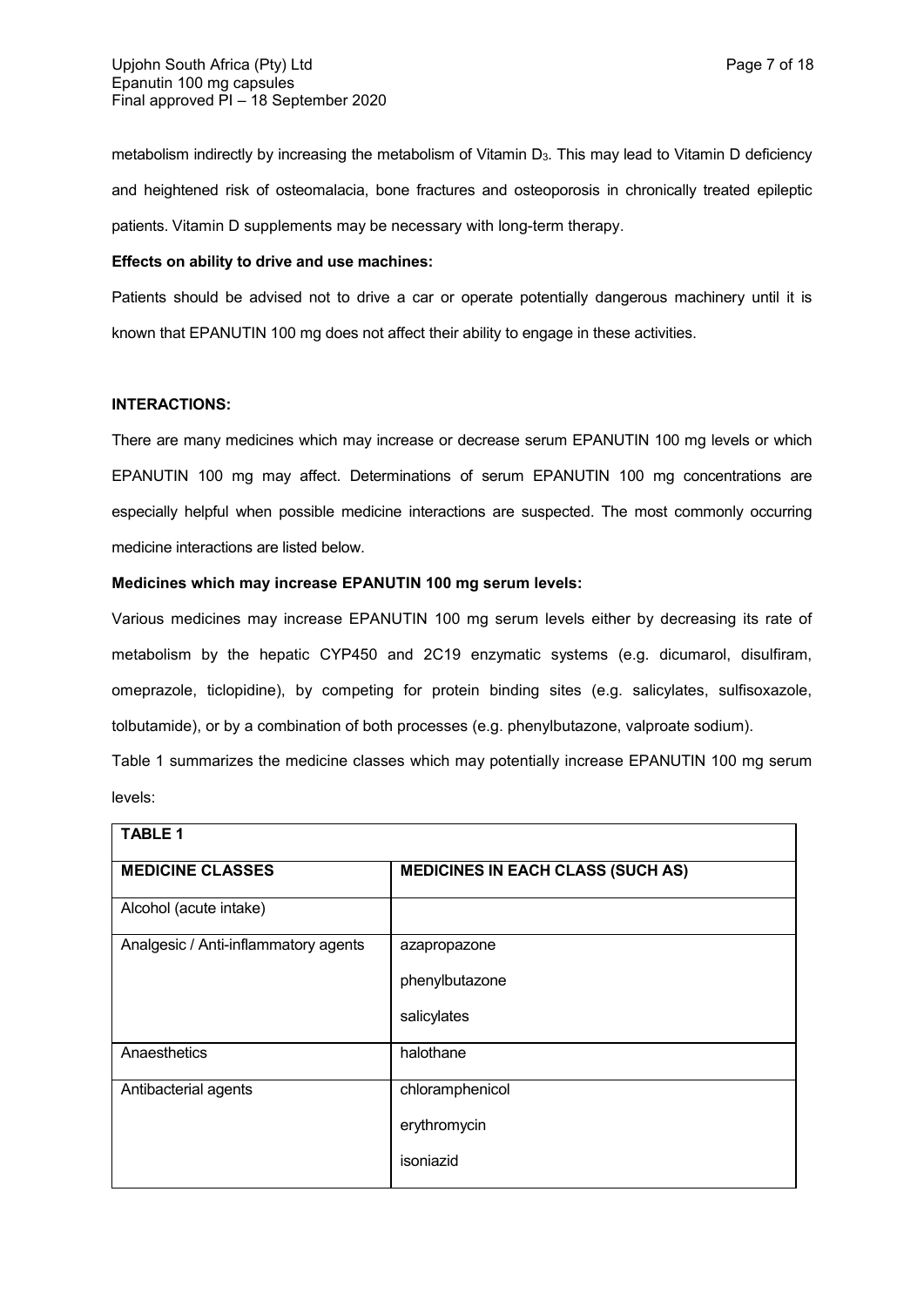|                                      | sulphonamides    |  |
|--------------------------------------|------------------|--|
| Anticonvulsants                      | felbamate        |  |
|                                      | succinimides     |  |
| Antifungal agents                    | amphotericin b   |  |
|                                      | fluconazole      |  |
|                                      | ketoconazole     |  |
|                                      | miconazole       |  |
|                                      | itraconazole     |  |
| Antineoplastic agents                | fluorouracil     |  |
| Benzodiazepines/ Psychotropic agents | chlordiazepoxide |  |
|                                      | diazepam         |  |
|                                      | disulfiram       |  |
|                                      | methylphenidate  |  |
|                                      | trazodone        |  |
| Calcium channel blockers/            | amiodarone       |  |
| Cardiovascular agents                | diltiazem        |  |
|                                      | nifedipine       |  |
|                                      | ticlopidine      |  |
| H <sub>2</sub> -antagonists          | cimetidine       |  |
| Hormones                             | oestrogens       |  |
| Oral hypoglycaemic agents            | tolbutamide      |  |
| Proton pump inhibitors               | omeprazole       |  |
| Serotonin re-uptake inhibitors       | fluoxetine       |  |
|                                      | fluvoxamine      |  |
|                                      | sertraline       |  |

# **Medicines which may decrease EPANUTIN 100 mg plasma levels:**

Table 2 summarizes the medicine classes which may potentially decrease EPANUTIN 100 mg plasma levels: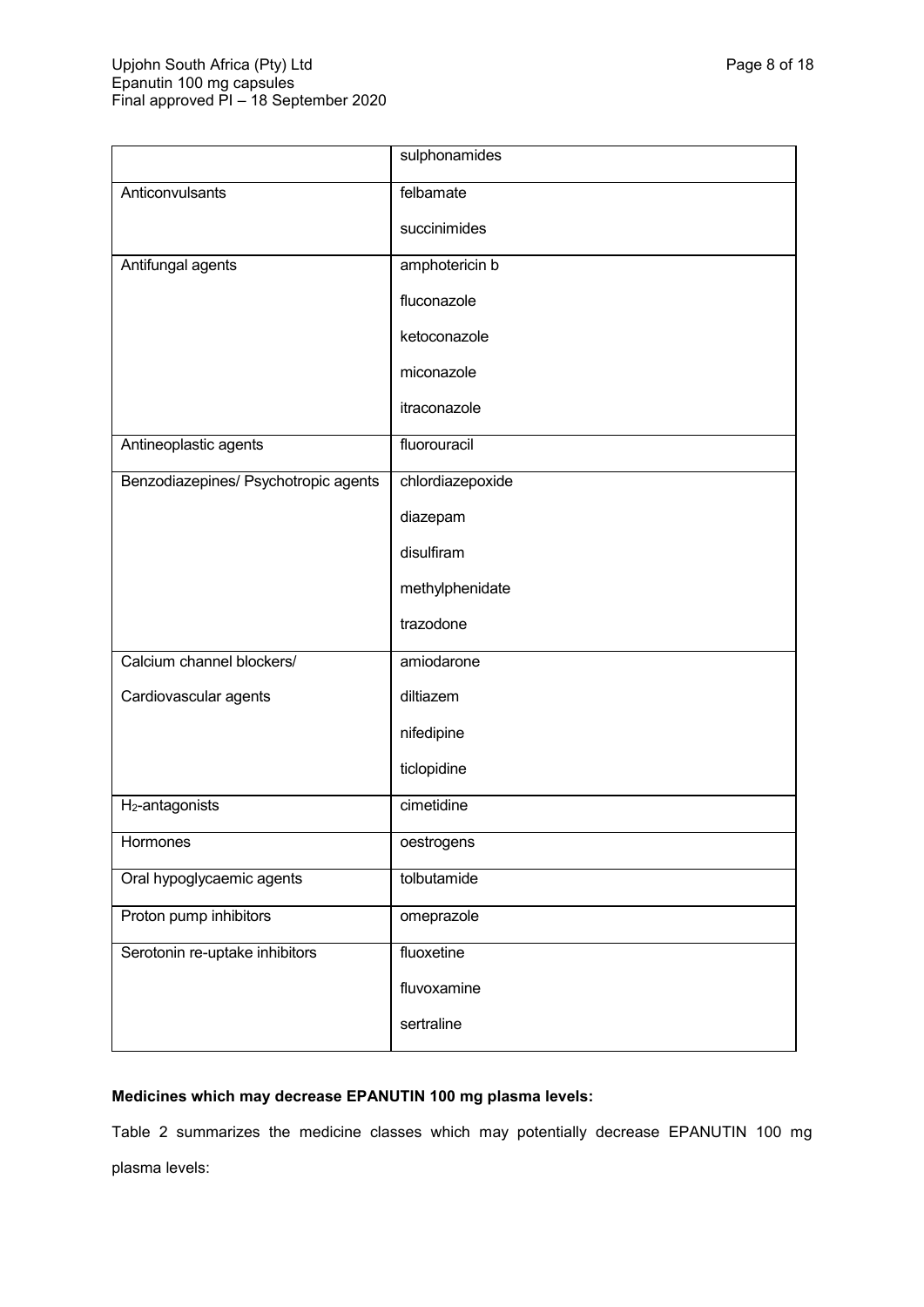| <b>TABLE 2</b>           |                                          |
|--------------------------|------------------------------------------|
| <b>MEDICINE CLASSES</b>  | <b>MEDICINES IN EACH CLASS (SUCH AS)</b> |
| Alcohol (chronic intake) |                                          |
| Antibacterial agents     | rifampicin                               |
|                          | ciprofloxacin                            |
| Anticonvulsants          | vigabatrin                               |
| Antiulcer agents         | sucralfate                               |
| <b>Bronchodilators</b>   | theophylline                             |
| Cardiovascular agents    | reserpine                                |
| Hyperglycaemic agents    | diazoxide                                |

Molindone hydrochloride contains calcium ions which interfere with the absorption of EPANUTIN 100 mg. Ingestion times of EPANUTIN 100 mg and calcium preparations, including antacid preparations containing calcium, should be staggered to prevent absorption problems.

Concurrent use with zidovudine: There have been several reports of decreased phenytoin plasma concentrations, and one case of increased phenytoin plasma concentration. However, a pharmacokinetic interaction study showed no effect on phenytoin kinetics, but a 30 % decrease in zidovudine clearance was observed with concurrent use.

A pharmacokinetic interaction study between nelfinavir and phenytoin both administered orally showed that nelfinavir reduced AUC values of phenytoin (total) and free phenytoin by 29 % and 28 %, respectively. Therefore, phenytoin concentration should be monitored during co-administration with nelfinavir, as nelfinavir may reduce phenytoin plasma concentration (see Pharmacokinetic properties – Pharmacokinetic interactions).

# **Medicines which may either increase or decrease EPANUTIN 100 mg serum levels:**

Table 3 summarizes the medicine classes which may either increase or decrease EPANUTIN 100 mg serum levels:

| <b>TABLE 3</b>           |                                          |
|--------------------------|------------------------------------------|
| <b>MEDICINES CLASSES</b> | <b>MEDICINES IN EACH CLASS (SUCH AS)</b> |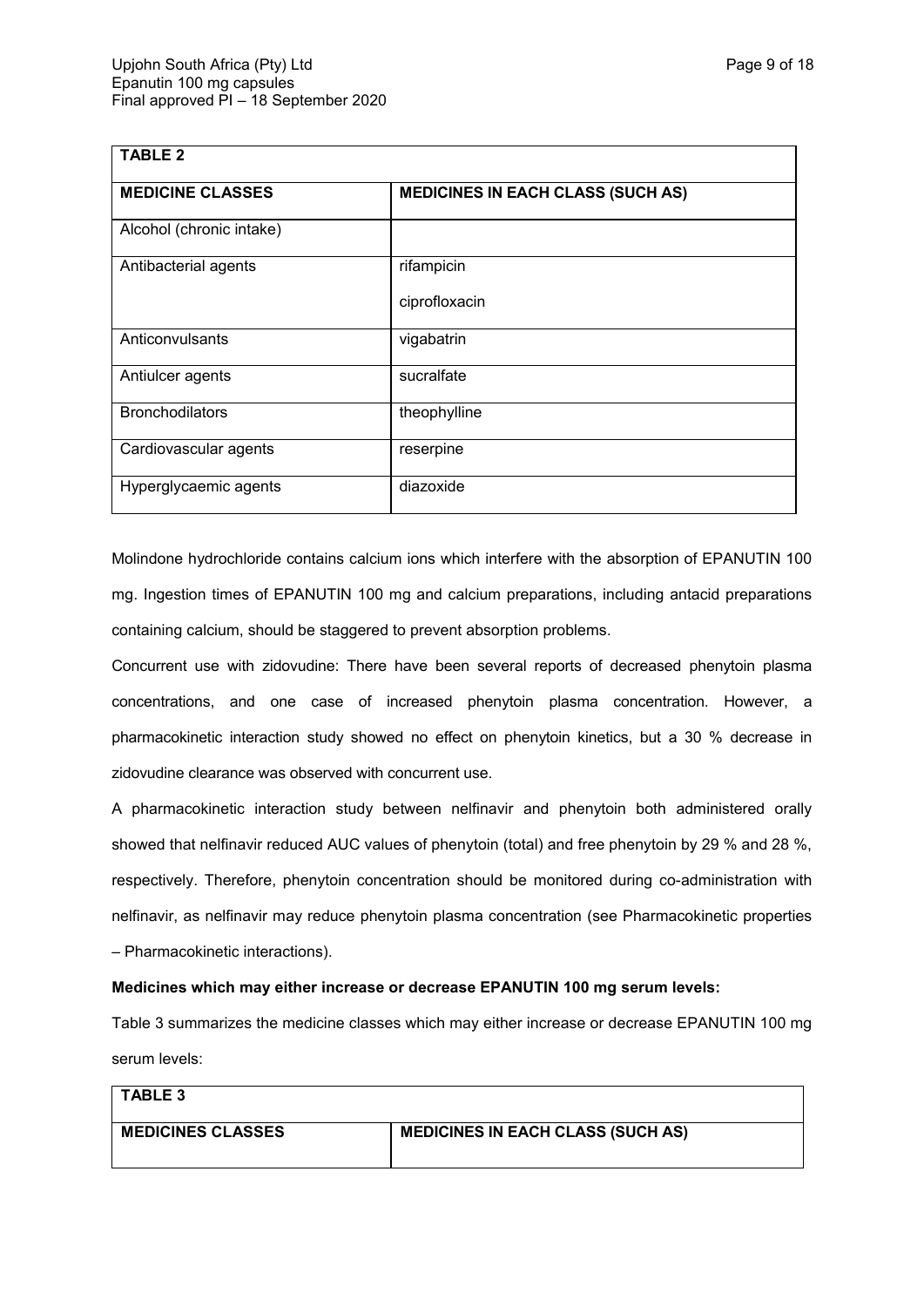| Antibacterial agents | ciprofloxacin    |  |
|----------------------|------------------|--|
| Anticonvulsants      | carbamazepine    |  |
|                      | phenobarbital    |  |
|                      | sodium valproate |  |
|                      | valproic acid    |  |
| Psychotropic agents  | chlordiazepoxide |  |
|                      | diazepam         |  |

Similarly, the effect of EPANUTIN 100 mg on carbamazepine, phenobarbital, valproic acid, and sodium valproate serum levels is unpredictable.

# **Medicines where blood levels and/or effects may be altered by EPANUTIN 100 mg:**

Table 4 summarizes the medicine classes in which blood levels and/or effects may be altered by EPANUTIN 100 mg:

| <b>TABLE 4</b>            |                                          |
|---------------------------|------------------------------------------|
| <b>MEDICINE CLASSES</b>   | <b>MEDICINES IN EACH CLASS (SUCH AS)</b> |
| Antibacterial agents      | doxycycline                              |
|                           | praziquantel                             |
|                           | rifampicin                               |
|                           | tetracycline                             |
| Anticonvulsants           | lamotrigine                              |
| Antifungal agents         | azoles                                   |
| Antineoplastic agents     | teniposide                               |
| <b>Bronchodilators</b>    | theophylline                             |
| Calcium channel blockers/ | digitoxin                                |
| Cardiovascular agents     | nicardipine                              |
|                           | nimodipine                               |
|                           | quinidine                                |
|                           | verapamil                                |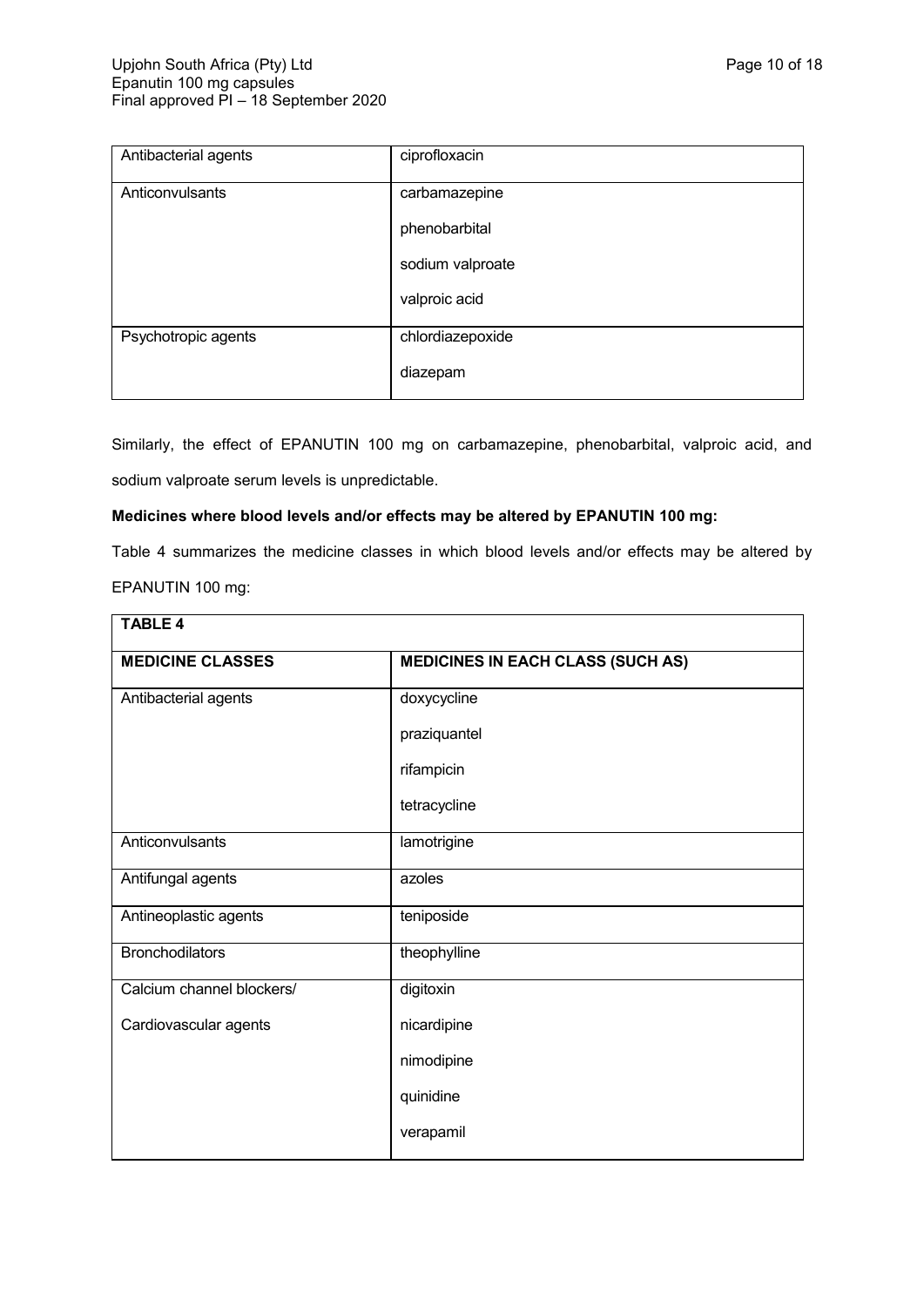| Corticosteroids                       |                     |
|---------------------------------------|---------------------|
| Coumarin anticoagulants               |                     |
| Cyclosporine                          |                     |
| <b>Diuretics</b>                      | furosemide          |
| Hormones                              | oestrogens          |
|                                       | oral contraceptives |
| Hyperglycaemic agents                 | diazoxide           |
| Neuromuscular blocking agents         | alcuronium          |
|                                       | pancuronium         |
|                                       | vecuronium          |
| Opioid analgesics                     | methadone           |
| Oral hypoglycaemic agents             | chlorpropamide      |
|                                       | glyburide           |
|                                       | tolbutamide         |
| Psychotropic agents / Antidepressants | clozapine           |
|                                       | paroxetine          |
|                                       | sertraline          |
| Vitamin D                             |                     |

Although not a true medicine interaction, tricyclic antidepressants may precipitate seizures in susceptible patients and EPANUTIN 100 mg dosage may need to be adjusted.

# **Medicine-enteral feeding/nutritional preparations interaction:**

Literature reports suggest that patients who have received enteral feeding preparations and/or related nutritional supplements have lower than expected EPANUTIN 100 mg plasma levels. It is therefore suggested that EPANUTIN 100 mg not be administered concomitantly with an enteral feeding preparation. More frequent serum EPANUTIN 100 mg level monitoring may be necessary in these patients.

## **Medicine-laboratory test interactions:**

EPANUTIN 100 mg may cause decreased serum levels of protein-bound iodine (PBI). It may also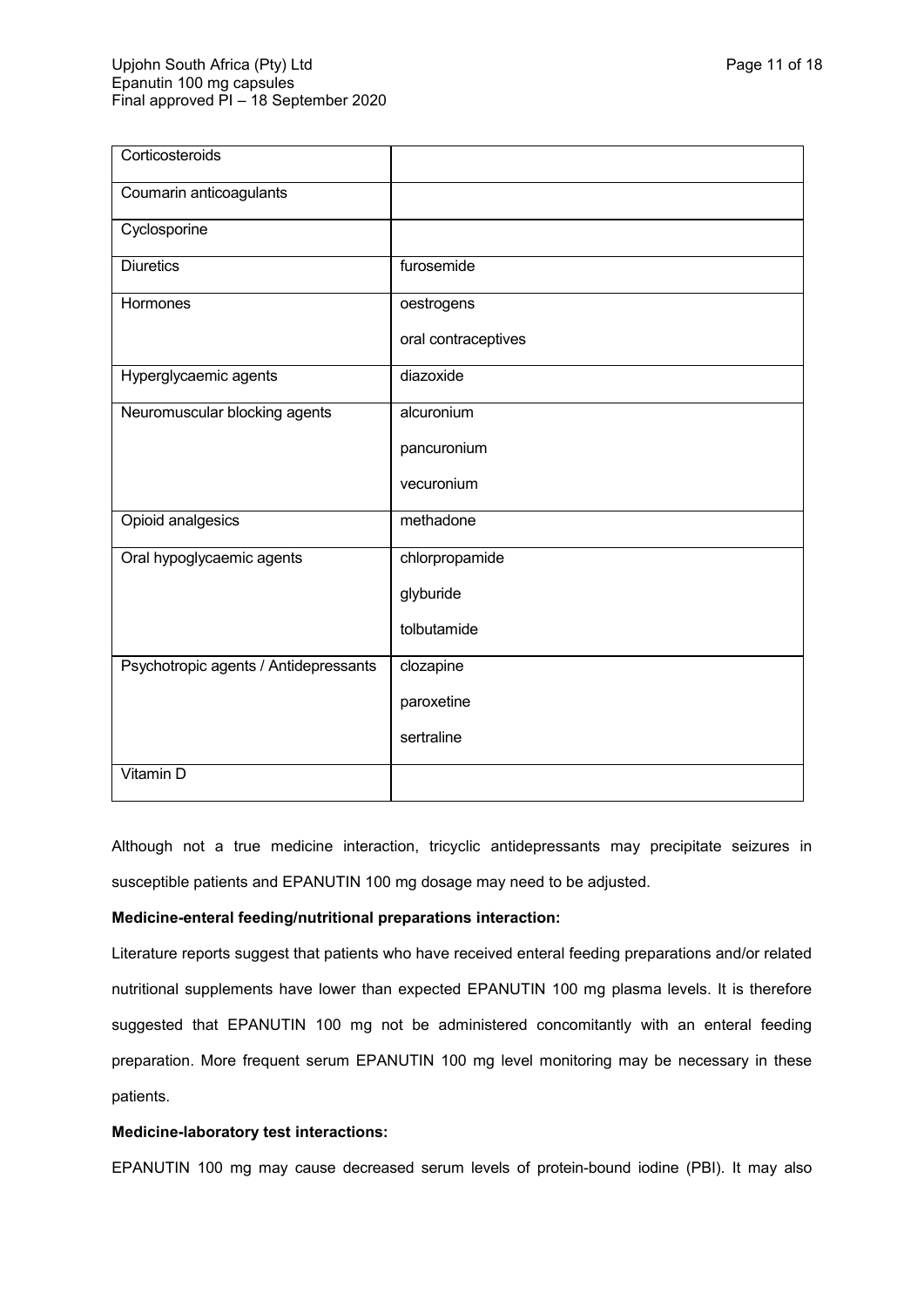produce lower than normal values for dexamethasone or metyrapone tests. EPANUTIN 100 mg may cause raised serum levels of glucose, alkaline phosphatase, and gamma glutamyl transpeptidase (GGT). EPANUTIN 100 mg may affect blood calcium and blood sugar metabolism tests.

# **PREGNANCY AND LACTATION:**

## **Pregnancy:**

EPANUTIN 100 mg has been associated with teratogenicity when given to women in the first trimester of pregnancy. Its use should be avoided in pregnant women and women likely to become pregnant unless its continued use is considered essential by the doctor. Women who have been exposed to EPANUTIN 100 mg in the first trimester of pregnancy should be informed of the risk and should be offered prenatal counselling.

It is important to note that anticonvulsant medicines should not be discontinued in patients in whom the medicine is administered to prevent major seizures because of the strong possibility of precipitating *status epilepticus* with attendant hypoxia and threat to life. In individual cases where the severity and frequency of the seizure disorder are such that the removal of medication does not pose a serious threat to the patient, discontinuation of the medicine may be considered prior to and during pregnancy although it cannot be said with any confidence that even minor seizures do not pose some hazard to the developing embryo or foetus. The prescribing physician will wish to weigh these considerations in treating or counselling epileptic women of child-bearing potential.

An increased incidence of congenital malformations such as cleft lip/palate and heart malformations have been reported in children of women receiving EPANUTIN 100 mg. There have been reports of a foetal hydantoin syndrome. This consists of prenatal growth deficiency, microcephaly, craniofacial abnormalities, nail and digital hypoplasia and mental deficiency in children born to mothers who have received EPANUTIN 100 mg. There is evidence of a genetic predisposition to congenital abnormalities induced by EPANUTIN 100 mg.

There have been isolated reports of malignancies, including neuroblastoma, in children whose mothers received EPANUTIN 100 mg during pregnancy.

An increase in seizure frequency during pregnancy occurs in a high proportion of patients because of altered EPANUTIN 100 mg absorption or metabolism. Periodic measurement of serum EPANUTIN 100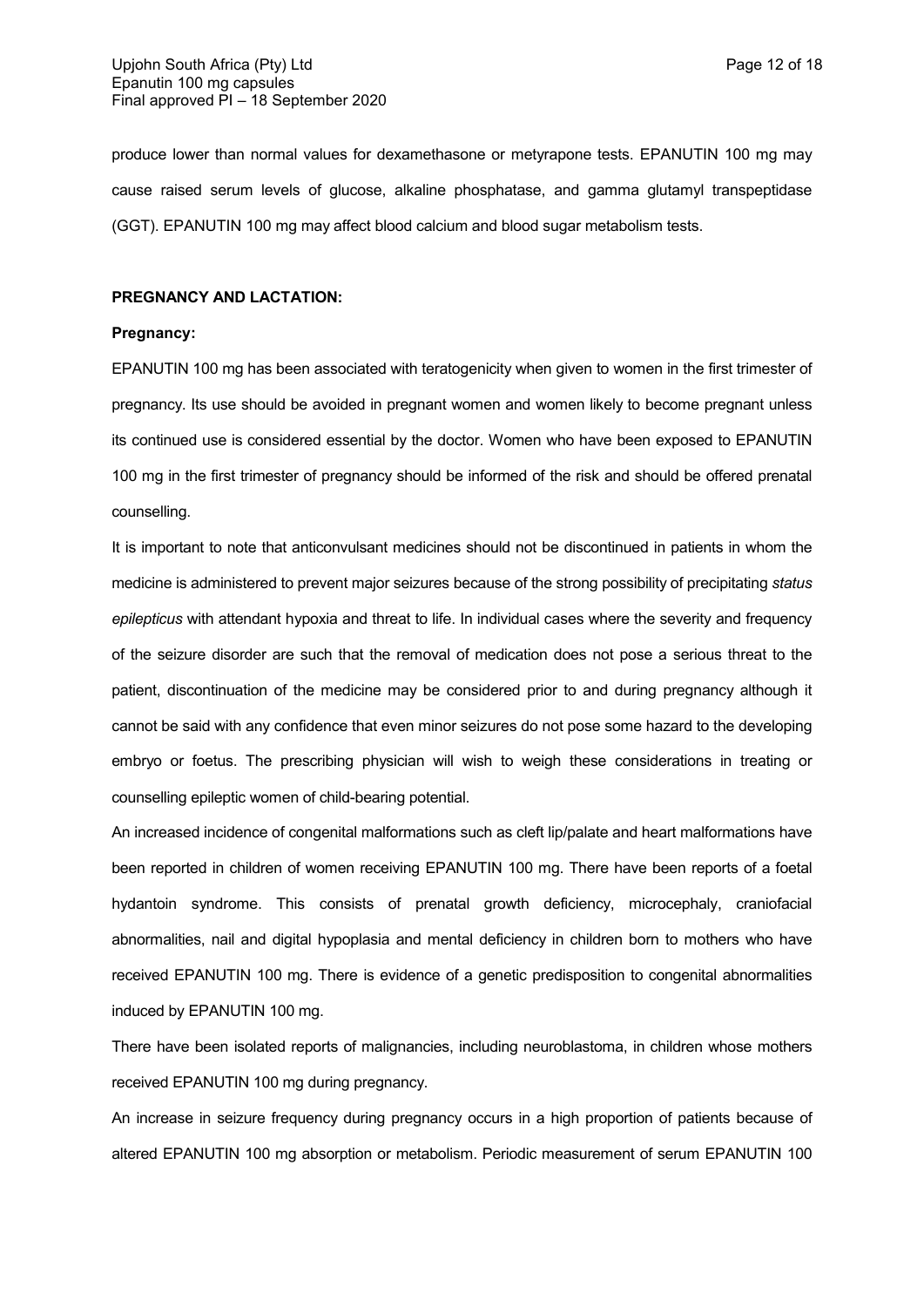mg levels is particularly valuable in the management of a pregnant epileptic patient as a guide to an appropriate adjustment of dosage. However, postpartum restoration of the original dosage will probably be indicated.

Neonatal coagulation defects have been reported within the first 24 hours in babies born to epileptic mothers receiving EPANUTIN 100 mg. Vitamin K has been shown to prevent or correct this defect and has been recommended to be given to the mother before delivery and to the neonate after birth.

### **Lactation:**

Infant breastfeeding is not recommended for women taking EPANUTIN 100 mg because EPANUTIN 100 mg appears to be secreted in low concentrations in human milk. EPANUTIN 100 mg concentration in breast milk is approximately one-third of the corresponding maternal plasma concentration.

### **DOSAGE AND DIRECTIONS FOR USE:**

EPANUTIN capsules and solution for injection are formulated with the sodium salt of phenytoin. The free acid form of phenytoin is used in EPANUTIN suspension (125 mg/5 ml) and in EPANUTIN tablets. Because there is approximately an 8 % increase in drug content with the free acid form over that of the sodium salt, dosage adjustments and serum level monitoring may be necessary when switching from a product formulated with the free acid to a product formulated with the sodium salt and vice versa.

Dosage should be individualised to provide maximum benefit. In some cases, serum drug level determinations may be necessary for optimal dosage adjustments. Optimum control without clinical signs of toxicity occurs more often with serum levels between 10 – 20 mcg/ml, although some mild cases of tonic-clonic (*grand mal*) epilepsy may be controlled with lower serum levels of EPANUTIN 100 mg. With recommended dosage, a period of seven to ten days may be required to achieve steady state serum levels with EPANUTIN 100 mg, and changes in dosage (increase or decrease) should not be carried out at intervals shorter than seven to ten days.

The dosages below are approximate guides only. Individual requirements vary in different patients, and the dosage should be increased gradually until a therapeutic blood level is reached.

#### **Adult dosage:**

*Divided daily dosage:*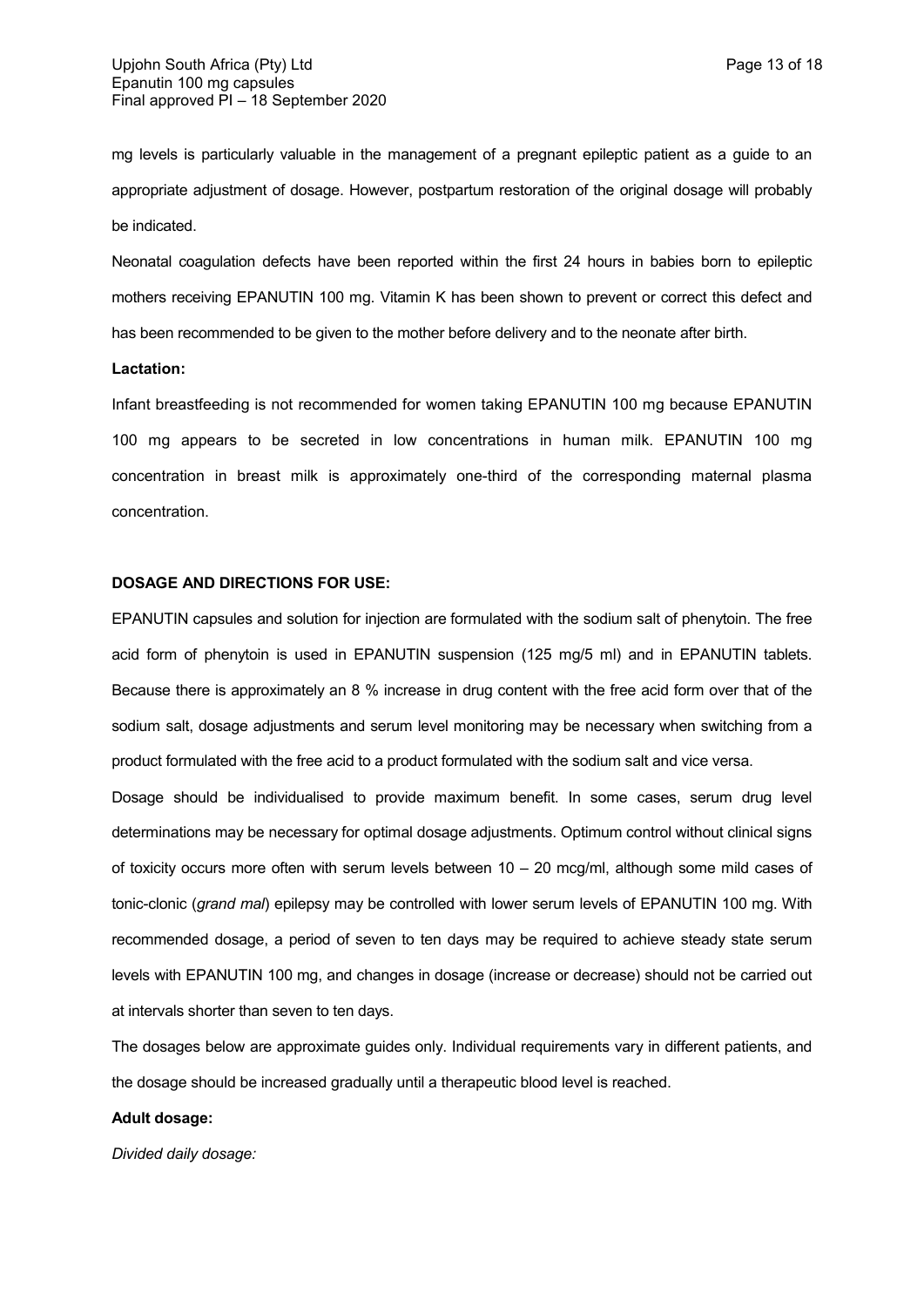Patients who have received no previous treatment may be started on 300 mg daily, to be taken in three equally divided doses, and the dosage then adjusted to suit individual requirements. For most adults, the satisfactory maintenance dosage will be 300 to 400 mg daily, to be taken in three to four equally divided doses respectively. An increase up to 600 mg daily may be necessary.

*Non-emergency oral loading dose in adult patients:*

An oral loading dose of EPANUTIN 100 mg may be used for non-emergency initiation of therapy in adults who require rapid steady state serum levels, and for whom intravenous administration is not desirable. This dosing regimen should be reserved for patients in a clinic or hospital setting where EPANUTIN 100 mg serum levels can be closely monitored. Patients with a history of renal or liver disease should not receive the oral loading regimen.

The recommended oral loading dose is one gram divided into three equal doses (400 mg, 300 mg, 300 mg) and administered at two-hour intervals. Normal maintenance dosage is then instituted 24 hours after the loading dose, with frequent serum level determinations.

#### *Alternate dosage:*

Once-a-day dosage for adults may be considered if seizure control is established with divided doses. Studies comparing divided doses of 100 mg three times daily with a single, daily dose of 300 mg indicated that absorption, peak plasma levels, biological half-life, difference between peak and minimum values, and urine recovery were equivalent. Once-a-day dosage offers a convenience to the patient and is intended to be used only for patients who demonstrate adequate control on a once-aday dosage. A major problem in motivating noncompliant patients may be lessened also when the patient can take all of the medication once a day. However, patients should be cautioned not to miss a dose.

#### **Paediatric dosage:**

Initially, 5 mg/kg/day in two or three equally divided doses, with subsequent dosage individualised to a maximum of 300 mg daily. A recommended daily maintenance dosage is usually in the range of 4 to 8 mg/kg.

Children over 6 years old may require the minimal adult dosage (300 mg/day). If the daily dosage cannot be divided equally, the larger dose should be given at bedtime.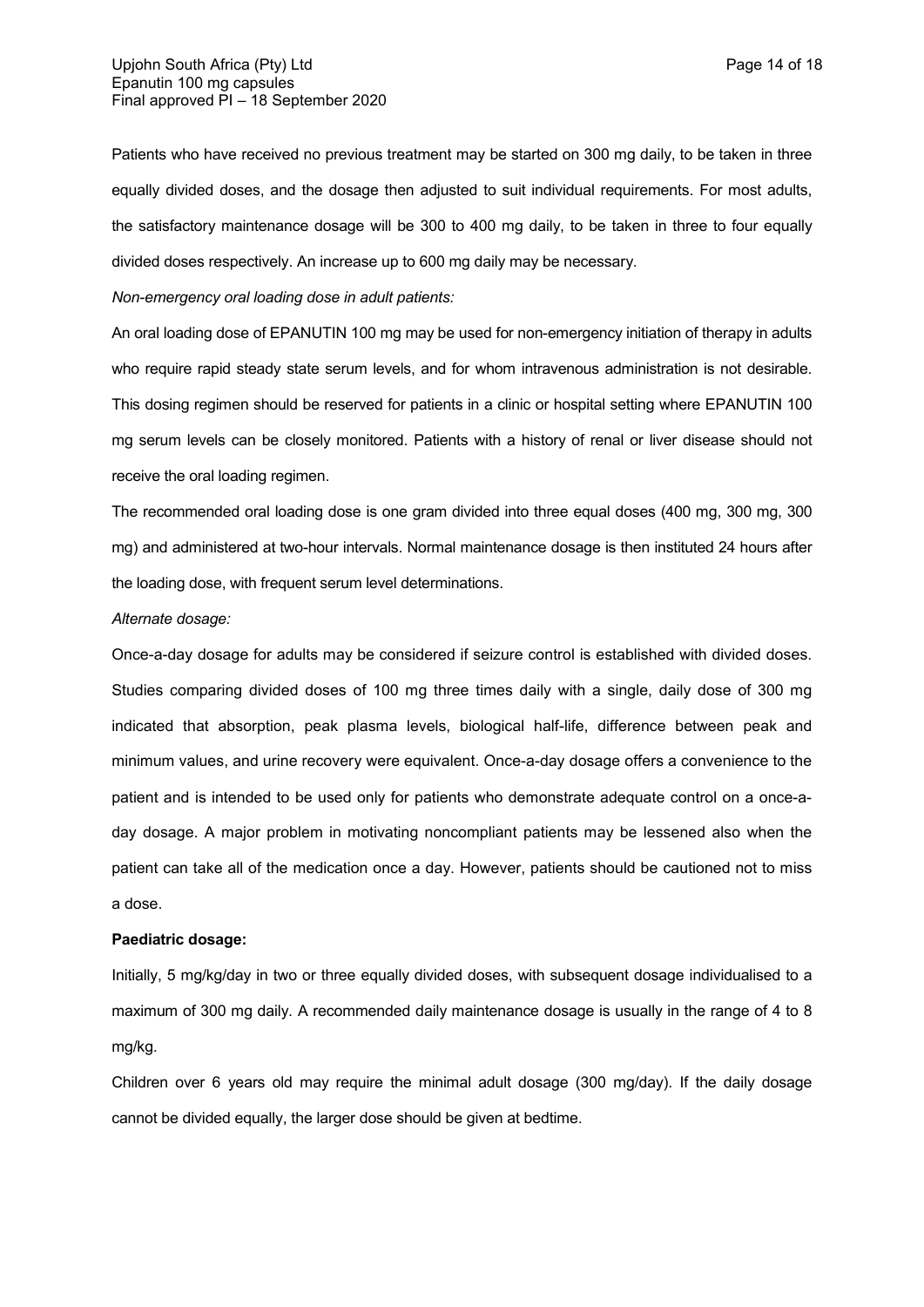# **SIDE EFFECTS:**

The Adverse Event terms are categorised utilizing the incidence rate as follows:

Very Common:  $\geq 1/10$  ( $\geq 10$  %); Common:  $\geq 1/100$  and  $< 1/10$  ( $\geq 1$  % and  $< 10$  %); Uncommon:  $\geq 1/1$ 000 and  $<$  1/100 ( $\ge$  0,1 % and  $<$  1 %); Rare:  $\ge$  1/10 000 and  $<$  1/1 000 ( $\ge$  0,01 % and  $<$  0,1 %); Very Rare  $<$  1/10 000 ( $<$  0,01 %)

If a listed adverse event term was not reported in the above documentation, it was categorised as rare, based on reporting rates versus estimated product use worldwide.

| <b>MedDRA System Organ</b>        | <b>Frequency</b> | <b>Side Effects</b>                                 |
|-----------------------------------|------------------|-----------------------------------------------------|
| <b>Class</b>                      |                  |                                                     |
| <b>Blood and Lymphatic System</b> | Rare             | Agranulocytosis; granulocytopenia; leucopenia;      |
| <b>Disorders</b>                  |                  | lymphadenopathy including benign lymph node         |
|                                   |                  | hyperplasia, pseudolymphoma, lymphoma, and          |
|                                   |                  | Hodgkin's disease; macrocytosis; megaloblastic      |
|                                   |                  | anaemia; pancytopenia with or without bone          |
|                                   |                  | marrow suppression; thrombocytopenia                |
| Immune System Disorders           | Rare             | Anaphylactoid reaction; anaphylaxis;                |
|                                   |                  | hypersensitivity syndrome; periarteritis nodosa.    |
|                                   |                  | Drug rash with eosinophilia and systemic            |
|                                   |                  | symptoms (DRESS).                                   |
| <b>Psychiatric Disorders</b>      | Common           | <b>Transient nervousness</b>                        |
|                                   | Rare             | Insomnia; mental confusion                          |
| <b>Nervous System Disorders</b>   | Very Common      | Dizziness; nystagmus; paraesthesia                  |
|                                   | Common           | Ataxia; decreased co-ordination; headache;          |
|                                   |                  | somnolence                                          |
|                                   | Rare             | Phenytoin-induced dyskinesias, including chorea,    |
|                                   |                  | dystonia, tremor, and asterixis; sensory peripheral |
|                                   |                  | neuropathy; slurred speech; taste perversion        |
| <b>Gastrointestinal Disorders</b> | Common           | Nausea; vomiting                                    |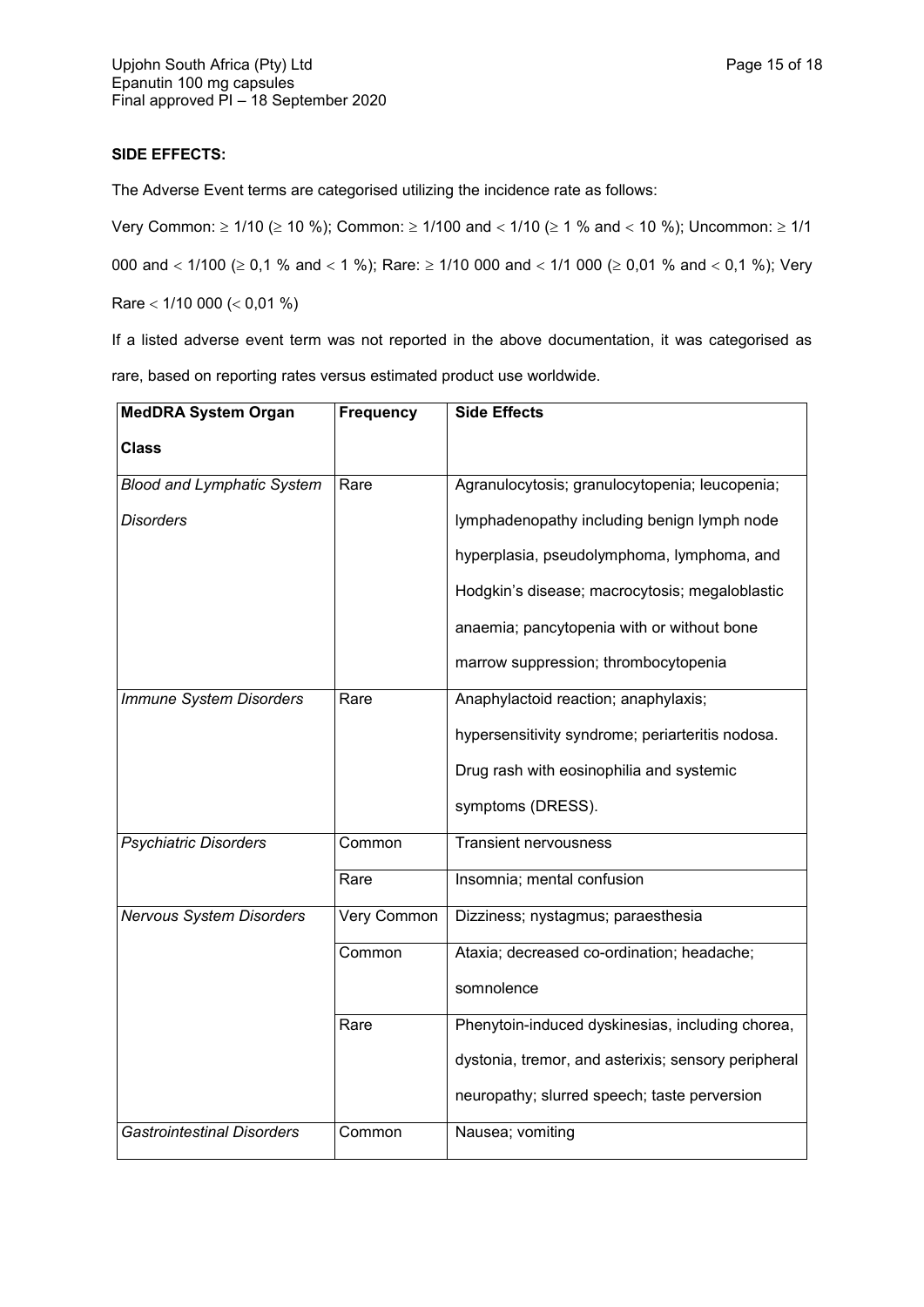|                                    | Rare   | Constipation; gingival hyperplasia                    |
|------------------------------------|--------|-------------------------------------------------------|
| <b>Hepatobiliary Disorders</b>     | Rare   | Liver damage; toxic hepatitis                         |
| <b>Skin and Subcutaneous</b>       | Rare   | Dermatological manifestations, sometimes              |
| <b>Tissue Disorders</b>            |        | accompanied by fever, have included                   |
|                                    |        | scarlatiniform or morbilliform rashes. A              |
|                                    |        | morbilliform rash (measles-like) is the most          |
|                                    |        | common; other types of dermatitis are seen more       |
|                                    |        | rarely. Other more serious forms which may be         |
|                                    |        | fatal have included bullous, exfoliative, or purpuric |
|                                    |        | dermatitis, lupus erythematosus, Stevens-             |
|                                    |        | Johnson Syndrome, and toxic epidermal                 |
|                                    |        | necrolysis; swelling of lips; hypertrichosis          |
| Musculoskeletal and                | Common | Motor twitching                                       |
| <b>Connective Tissue Disorders</b> | Rare   | Coarsening of facial features; systemic lupus         |
|                                    |        | erythematosus                                         |
| Reproductive System and            | Rare   | Peyronie's disease                                    |
| <b>Breast Disorders</b>            |        |                                                       |
| Investigations                     | Rare   | Immunoglobulin abnormalities                          |

# **Post-marketing experience:**

## *Musculoskeletal system*:

Bone fractures and osteomalacia have been associated with long-term (> 10 years) use of EPANUTIN 100 mg by patients with chronic epilepsy (see WARNINGS AND SPECIAL PRECAUTIONS).

# **KNOWN SYMPTOMS OF OVERDOSAGE AND PARTICULARS OF ITS TREATMENT:**

The lethal dose in paediatric patients is not known. The lethal dose in adults is estimated to be 2 to 5 grams. The initial symptoms are nystagmus, ataxia, and dysarthria. Other signs are tremor, hyperreflexia, somnolence, drowsiness, lethargy, slurred speech, blurred vision, nausea, vomiting. The patient may become comatose and hypotensive. Death is due to respiratory and circulatory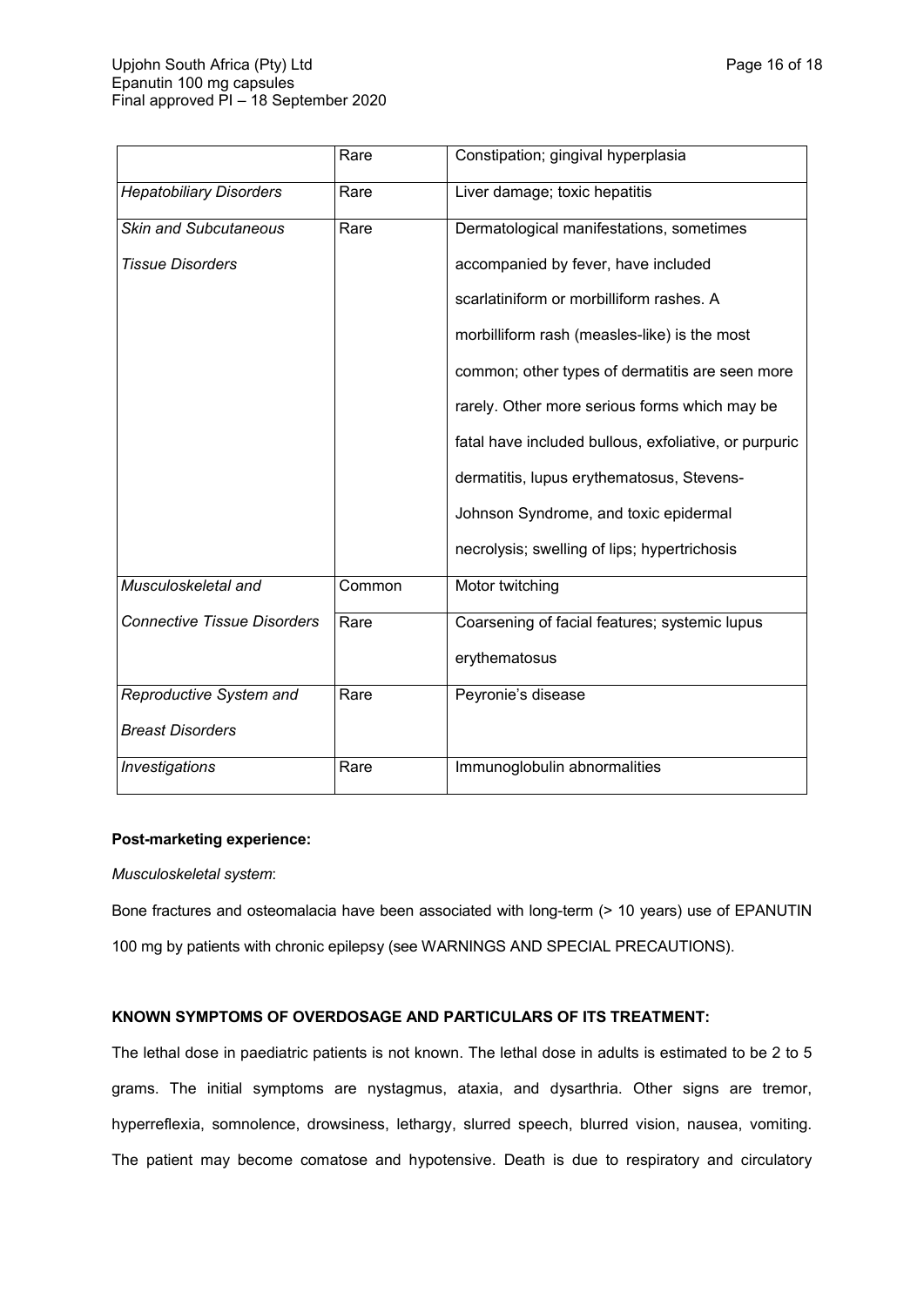### depression.

There are marked variations among individuals with respect to EPANUTIN 100 mg serum levels where toxicity may occur. Nystagmus on lateral gaze usually appears at 20 mcg/ml and ataxia at 30 mcg/ml. Dysarthria and lethargy appear when the serum concentration is > 40 mcg/ml, but a concentration as high as 50 mcg/ml has been reported without evidence of toxicity. As much as 25 times the therapeutic dose has been taken to result in a serum concentration > 100 mcg/ml with complete recovery.

### **Treatment:**

Treatment is non-specific since there is no known antidote.

The adequacy of the respiratory and circulatory systems should be carefully observed, and appropriate supportive measures employed. Haemodialysis can be considered since EPANUTIN 100 mg is not completely bound to plasma proteins. Total exchange transfusion has been used in the treatment of severe intoxication in paediatric patients.

In acute overdosage the possibility of the presence of other CNS depressants, including alcohol, should be borne in mind.

## **IDENTIFICATION:**

A hard capsule with an orange cap and a white opaque body containing a white powder. The capsule is imprinted with black ink, viz. "PD" on the orange cap and "Dilantin 100 mg" on the white body.

### **PRESENTATION:**

Containers of 100.

### **STORAGE INSTRUCTIONS:**

Store in a cool place below 25 °C. Protect from light and moisture.

KEEP OUT OF REACH OF CHILDREN.

## **REFERENCE NUMBER:**

B554 (Act 101/1965)